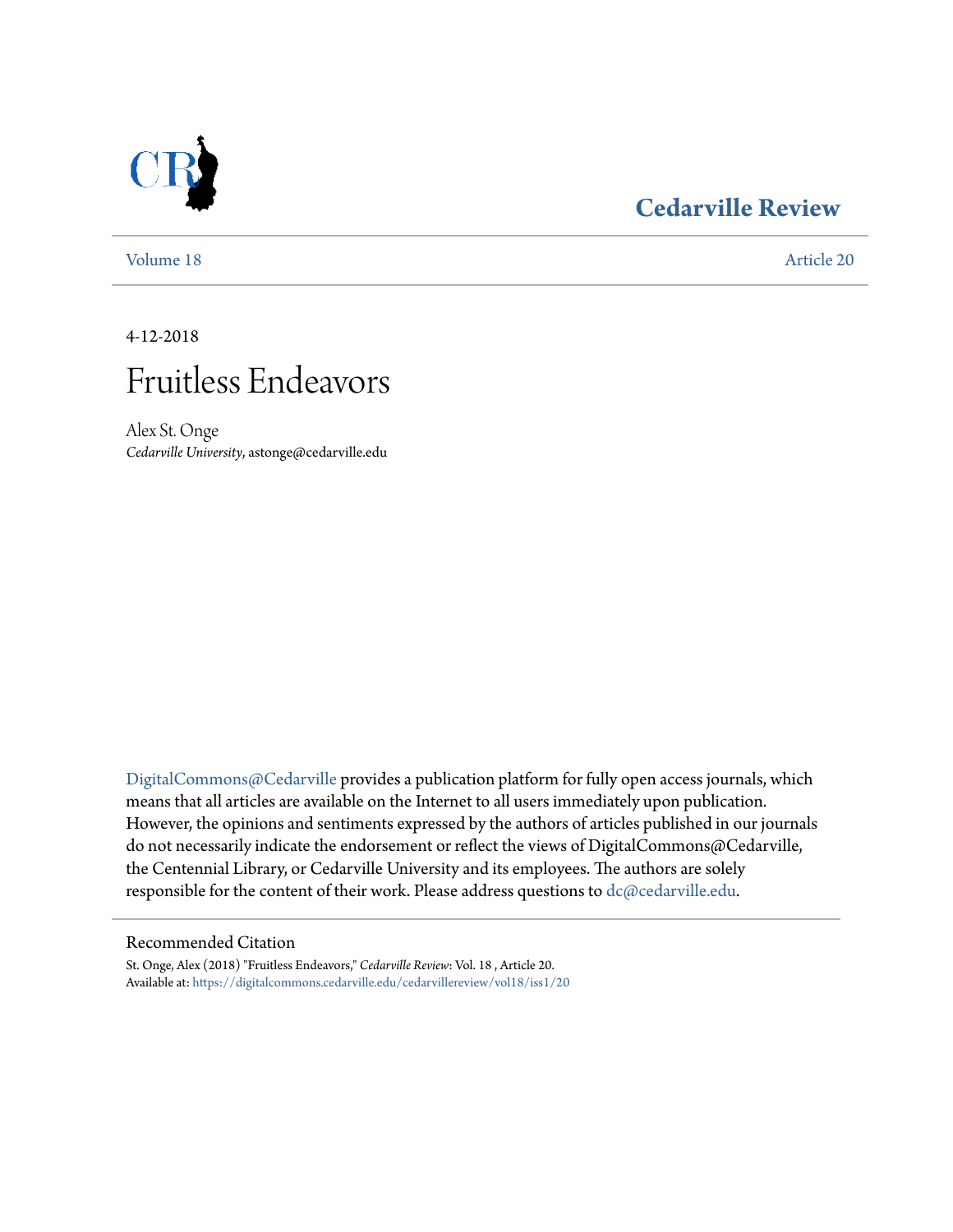## Fruitless Endeavors

Browse the contents of [this issue](https://digitalcommons.cedarville.edu/cedarvillereview/vol18/iss1) of *Cedarville Review*.

Please see the Editors' Foreword - [A Christian Response to Art and Literature: A Very Short Guide to Images](http://digitalcommons.cedarville.edu/cedarvillereview/vol18/iss1/1/) [and Texts](http://digitalcommons.cedarville.edu/cedarvillereview/vol18/iss1/1/)

**Description (Optional)** Man waits for a fish to bite on Raystown Lake.

**Creative Commons License**<br> **<b>@** <u>**@**</u>

This work is licensed under a [Creative Commons Attribution 4.0 License.](http://creativecommons.org/licenses/by/4.0/)

### **About the Contributor (Optional)**

Alex St. Onge is a Biblical Studies major in his junior year at Cedarville. He works as a wedding photographer and has a passion for street photography and has been practicing his art for 10 years. He is from Putnam, Connecticut

Follow this and additional works at: [https://digitalcommons.cedarville.edu/cedarvillereview](https://digitalcommons.cedarville.edu/cedarvillereview?utm_source=digitalcommons.cedarville.edu%2Fcedarvillereview%2Fvol18%2Fiss1%2F20&utm_medium=PDF&utm_campaign=PDFCoverPages)

Part of the [Art and Design Commons,](http://network.bepress.com/hgg/discipline/1049?utm_source=digitalcommons.cedarville.edu%2Fcedarvillereview%2Fvol18%2Fiss1%2F20&utm_medium=PDF&utm_campaign=PDFCoverPages) and the [Photography Commons](http://network.bepress.com/hgg/discipline/1142?utm_source=digitalcommons.cedarville.edu%2Fcedarvillereview%2Fvol18%2Fiss1%2F20&utm_medium=PDF&utm_campaign=PDFCoverPages)